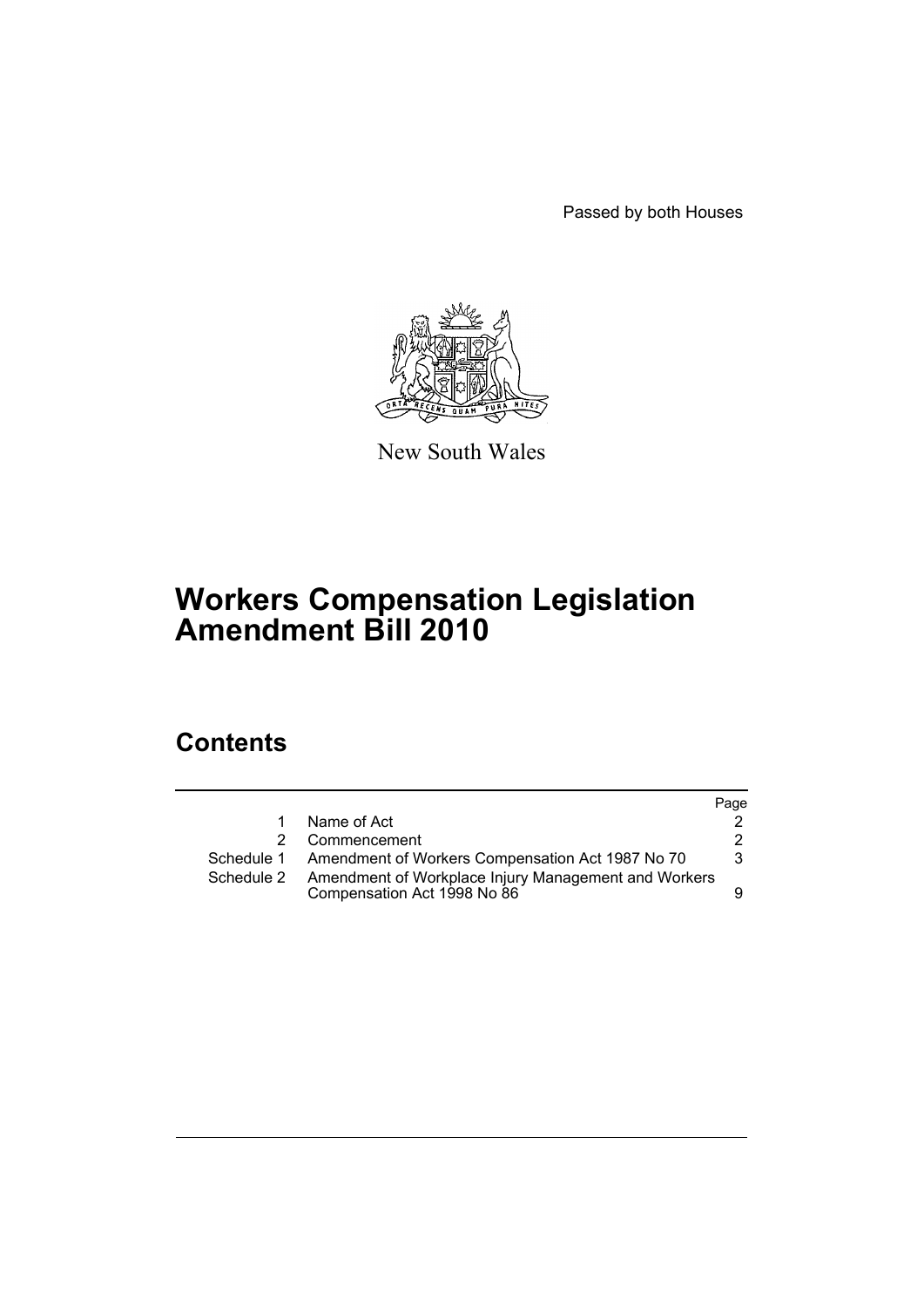*I certify that this public bill, which originated in the Legislative Assembly, has finally passed the Legislative Council and the Legislative Assembly of New South Wales.*

> *Clerk of the Legislative Assembly. Legislative Assembly, Sydney, , 2010*



New South Wales

# **Workers Compensation Legislation Amendment Bill 2010**

Act No , 2010

An Act to amend workers compensation legislation to make further provision for determination of compensation and work injury damages, workplace rehabilitation, medical assessment, appeals and other matters.

*I have examined this bill and find it to correspond in all respects with the bill as finally passed by both Houses.*

*Assistant Speaker of the Legislative Assembly.*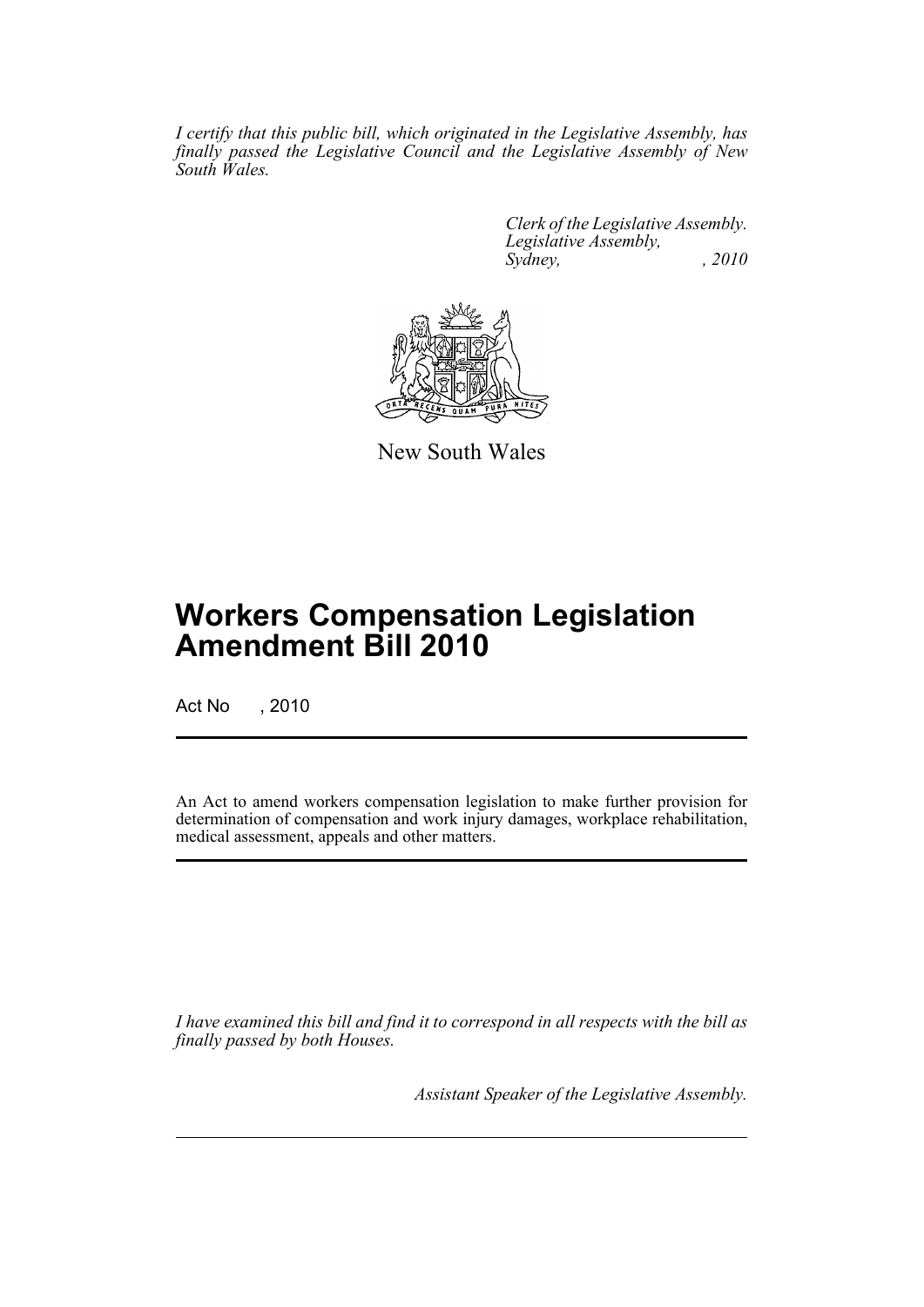# <span id="page-2-0"></span>**The Legislature of New South Wales enacts:**

### **1 Name of Act**

This Act is the *Workers Compensation Legislation Amendment Act 2010*.

# <span id="page-2-1"></span>**2 Commencement**

- (1) This Act commences on a day or days to be appointed by proclamation.
- (2) A proclamation under this section may appoint a particular time on a day as the time for commencement on that day.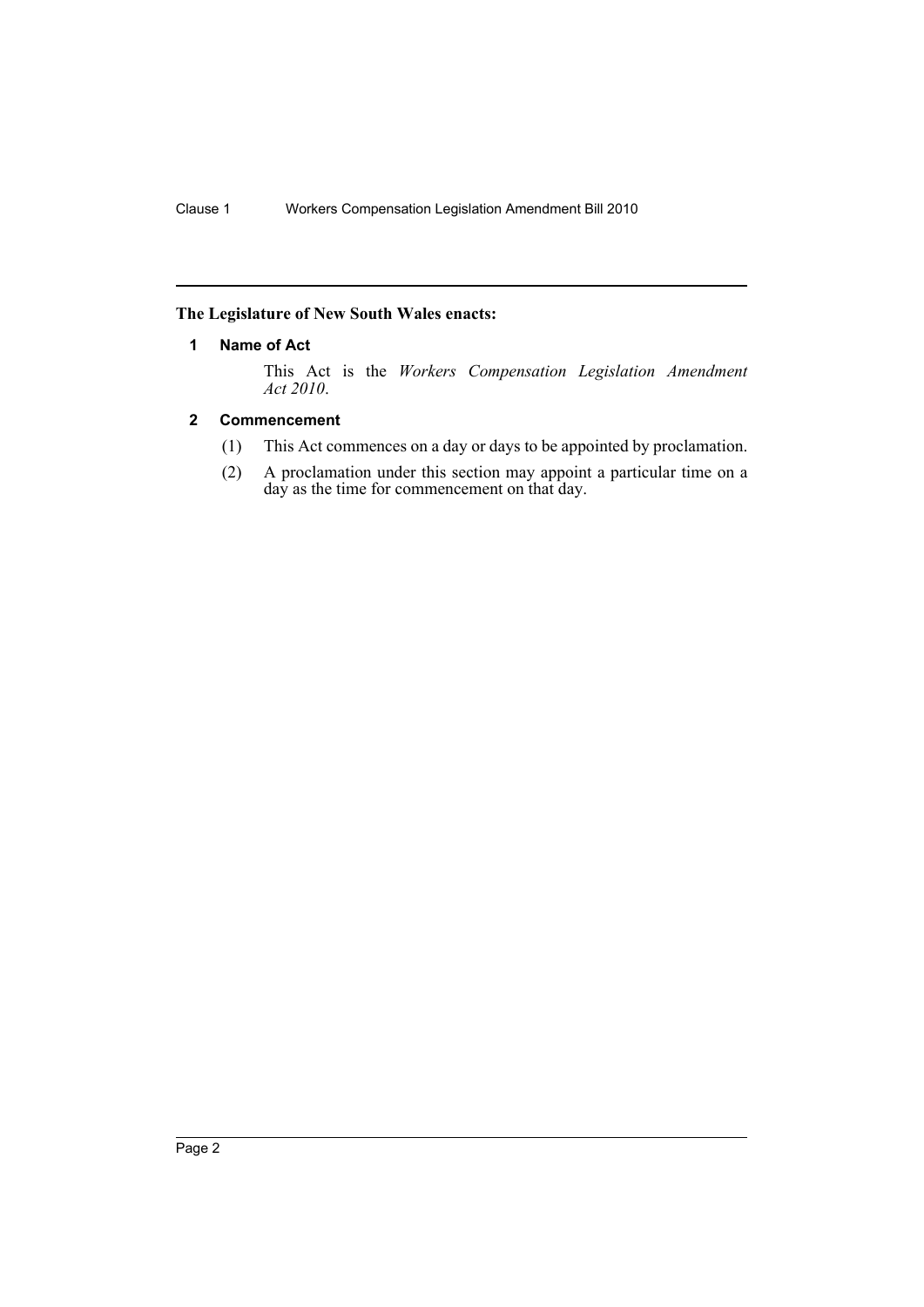Amendment of Workers Compensation Act 1987 No 70 Schedule 1

# <span id="page-3-0"></span>**Schedule 1 Amendment of Workers Compensation Act 1987 No 70**

#### **[1] Section 9A No compensation payable unless employment substantial contributing factor to injury**

Omit "occupational rehabilitation service" from section 9A (3) (b).

Insert instead "workplace rehabilitation service".

#### **[2] Section 38A Determination of whether worker seeking suitable employment**

Omit "occupational rehabilitation services" from the definition of *rehabilitation training* in section 38A (7).

Insert instead "workplace rehabilitation services".

#### **[3] Section 40 Weekly payments during partial incapacity—general**

Insert at the end of section 40 (1):

**Note.** Section 35 limits the maximum weekly payment of compensation under this section.

# **[4] Section 40 (2)**

Omit "(but not exceeding \$1,000)" wherever occurring.

# **[5] Section 40 (2) and (2A)**

Insert at the end of each subsection:

**Note.** The difference between (a) and (b) is the maximum amount of compensation payable to the worker. It is not a limit on the combined total of compensation and earnings.

# **[6] Section 40 (7)**

Omit "subsection (2)". Insert instead "subsection (2A)".

# **[7] Section 59 Definitions**

Omit "occupational rehabilitation service" from the definition of *medical or related treatment*.

Insert instead "workplace rehabilitation service".

#### **[8] Section 59, definition of "occupational rehabilitation service"**

Omit the definition.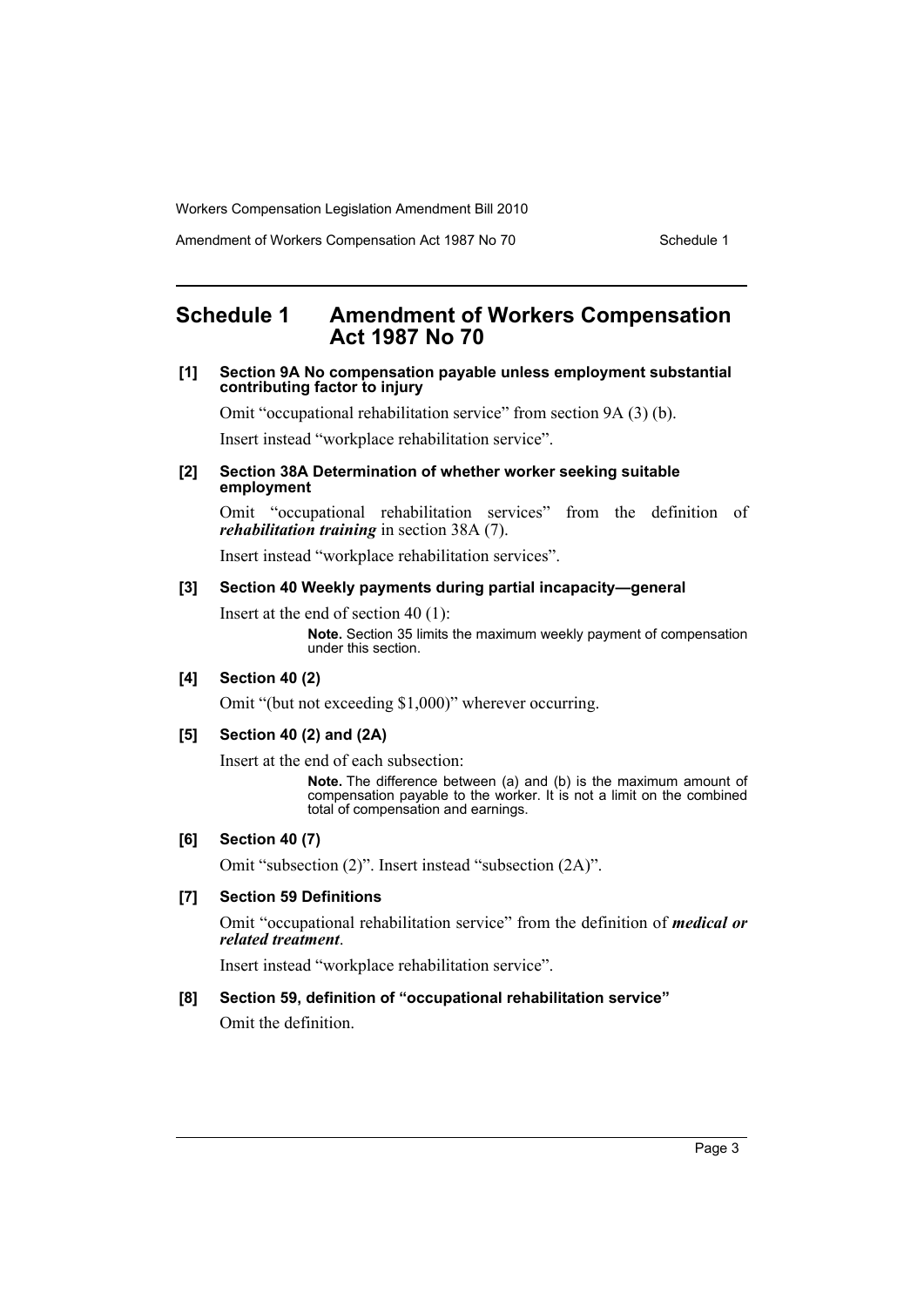Schedule 1 Amendment of Workers Compensation Act 1987 No 70

#### **[9] Section 59, definition of "workplace rehabilitation service"**

Insert in alphabetical order:

*workplace rehabilitation service* means any service provided as a workplace rehabilitation service by or on behalf of a provider of rehabilitation services approved under section 52 of the 1998 Act.

#### **[10] Section 60 Compensation for cost of medical or hospital treatment and rehabilitation etc**

Omit "occupational" from section 60 (1) (d). Insert instead "workplace".

## **[11] Section 60 (5)**

Insert after section 60 (4):

(5) The jurisdiction of the Commission with respect to a dispute about compensation payable under this section extends to a dispute concerning any proposed treatment or service and the compensation that will be payable under this section in respect of any such proposed treatment or service. Any such dispute must be referred by the Registrar for assessment under Part  $\bar{\tau}$  (Medical assessment) of Chapter 7 of the 1998 Act, unless the regulations otherwise provide.

#### **[12] Section 60A Worker not liable for medical, hospital and rehabilitation charges above applicable rates**

Omit "an occupational" wherever occurring. Insert instead "a workplace".

#### **[13] Section 63A Rates applicable for workplace rehabilitation services**

Omit "occupational" wherever occurring in section 63A (1), (2), (5) and (6). Insert instead "workplace".

#### **[14] Section 63A (3) and (4)**

Omit the subsections.

#### **[15] Section 73 Reimbursement for costs of medical certificate and examination**

Insert after section 73 (2):

(3) The following provisions apply to compensation to which a worker is entitled in respect of the obtaining of a permanent impairment medical certificate and any examination required for the certificate: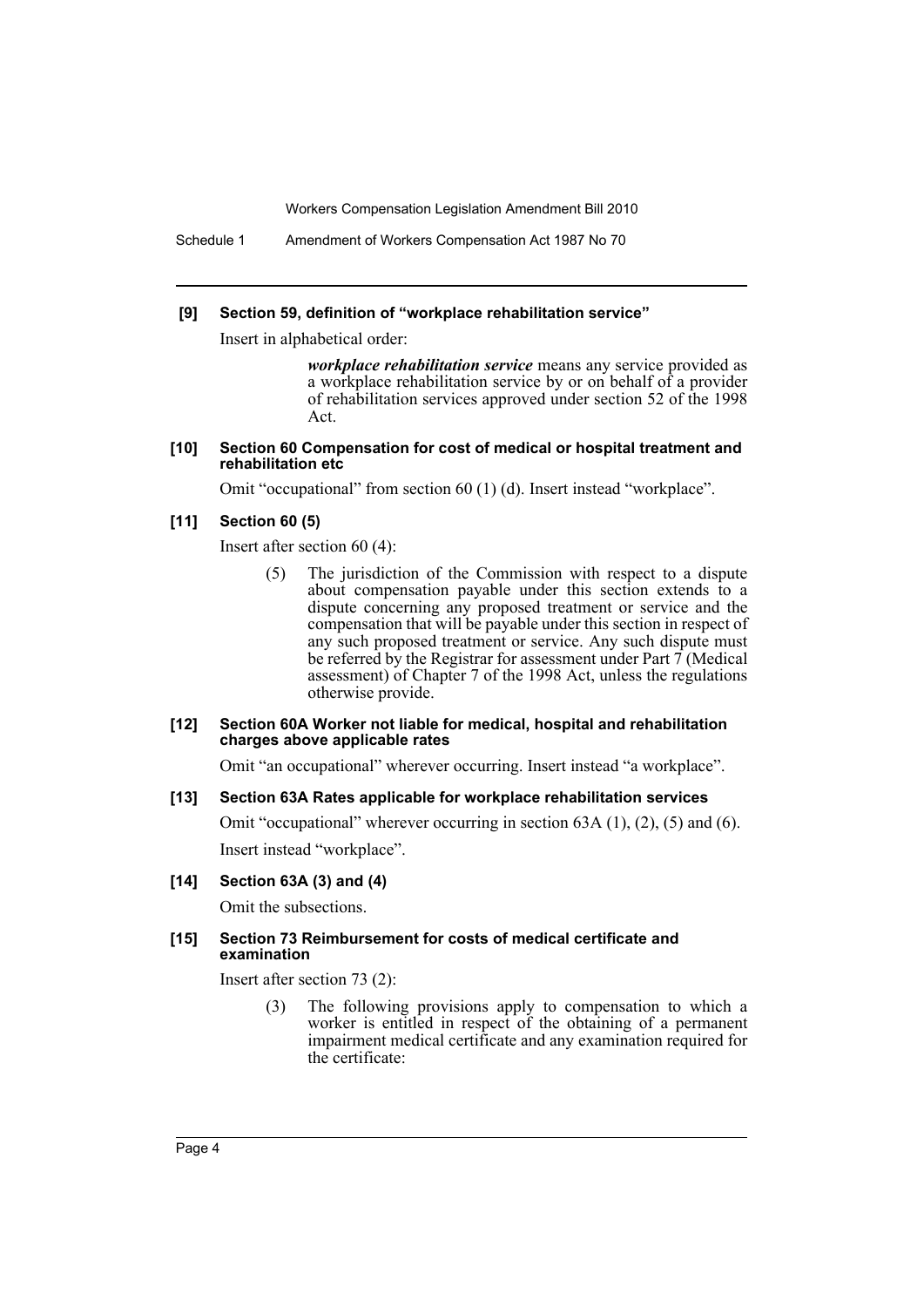Amendment of Workers Compensation Act 1987 No 70 Schedule 1

- (a) the compensation is not payable until the claim for the permanent impairment compensation to which the certificate or examination relates is determined,
- (b) a claim for the compensation is to be treated as part of the claim for the permanent impairment compensation to which the certificate or examination relates (and so is subject to the requirements of section 281 of the 1998 Act as to when the claim must be determined),
- (c) section 279 (Liability to be accepted within 21 days) of the 1998 Act does not apply to the compensation.

#### **[16] Part 3, Division 6, heading**

Omit the heading. Insert instead:

# **Division 6 Indexation of certain amounts**

### **[17] Section 79 Definitions**

Insert at the end of the definition of *adjustable amount*:

, and

(c) the amount of \$7,500 specified in section 297 (2) of the 1998 Act.

# **[18] Section 79, definition of "base index number"**

Renumber paragraph (c) as paragraph (d) and insert as paragraph (c):

(c) in respect of the adjustable amount of \$7,500 specified in section 297 (2) of the 1998 Act—the latest index number for the adjustment date of 1 October 2010, and

#### **[19] Section 145 Employer or insurer to reimburse Insurance Fund**

Insert after section 145 (4):

(4A) The Commission is not authorised to make a determination that waives the liability of an employer under subsection (1) to reimburse the Insurance Fund or that limits or otherwise affects any function of the Nominal Insurer to decide whether or not any such liability should be waived.

# **[20] Section 151IA Retirement age**

Omit "age 65".

Insert instead "pension age (as defined in the *Social Security Act 1991* of the Commonwealth for persons other than veterans)".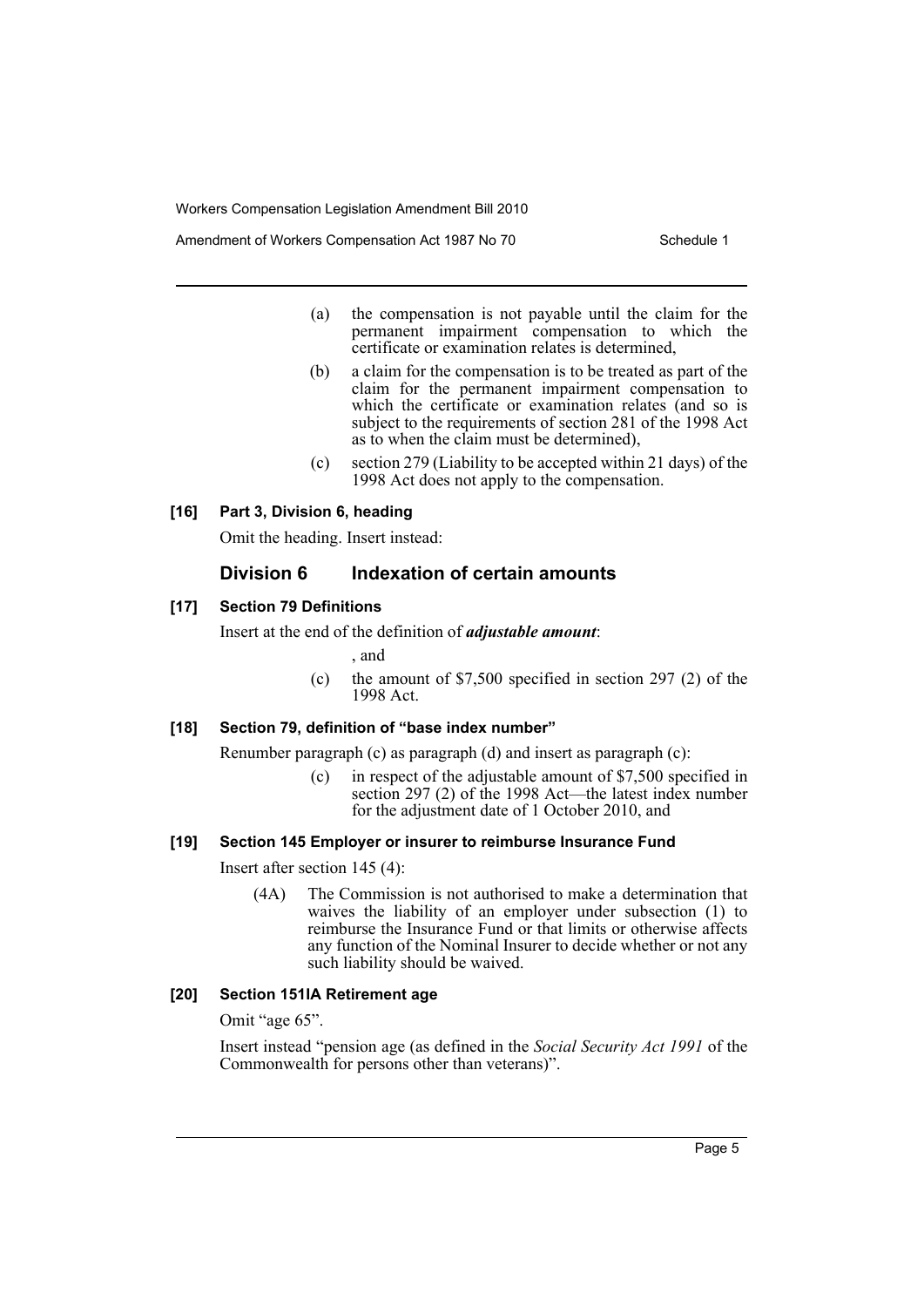Schedule 1 Amendment of Workers Compensation Act 1987 No 70

#### **[21] Section 172A Security deposit or guarantee for payment of premium optional alternative premium calculation method**

Omit section 172A (6). Insert instead:

- (6) Sections 214–215B apply to and in respect of an amount of money deposited or required to be deposited with the Nominal Insurer under this section as if:
	- (a) the amount deposited or required were deposited or required pursuant to an obligation imposed under Division  $5$  (Self-insurers), and
	- (b) the employer were a self-insurer while the employer holds a policy of insurance in respect of which the amount is held or required to be held on deposit, and
	- (c) a reference in those provisions to the Authority were a reference to the Nominal Insurer.

## **[22] Section 177A Special provisions for specialised insurers**

Omit section 177A (3) (c). Insert instead:

(c) that the applicant is authorised under section 12 of the *Insurance Act 1973* of the Commonwealth to carry on insurance business in Australia (or does not require such an authorisation to lawfully carry on the insurance business to be carried on pursuant to the licence), and

#### **[23] Section 182 Matters that may be regulated by conditions of licences**

Omit section 182 (1) (c). Insert instead:

(c) requiring a charge or other security to be taken by the Authority in respect of the assets of an insurer, or otherwise requiring the insurer to provide security, for the purpose of securing the payment of the insurer's liabilities (including contingent liabilities) for the payment of compensation under this Act.

#### **[24] Section 215B**

Insert after section 215A:

#### **215B Bond as alternative to deposit**

It is sufficient compliance with a requirement of this Division to deposit an amount of money with the Authority if a bond is provided, on terms acceptable to the Authority, as security for the amount required to be deposited.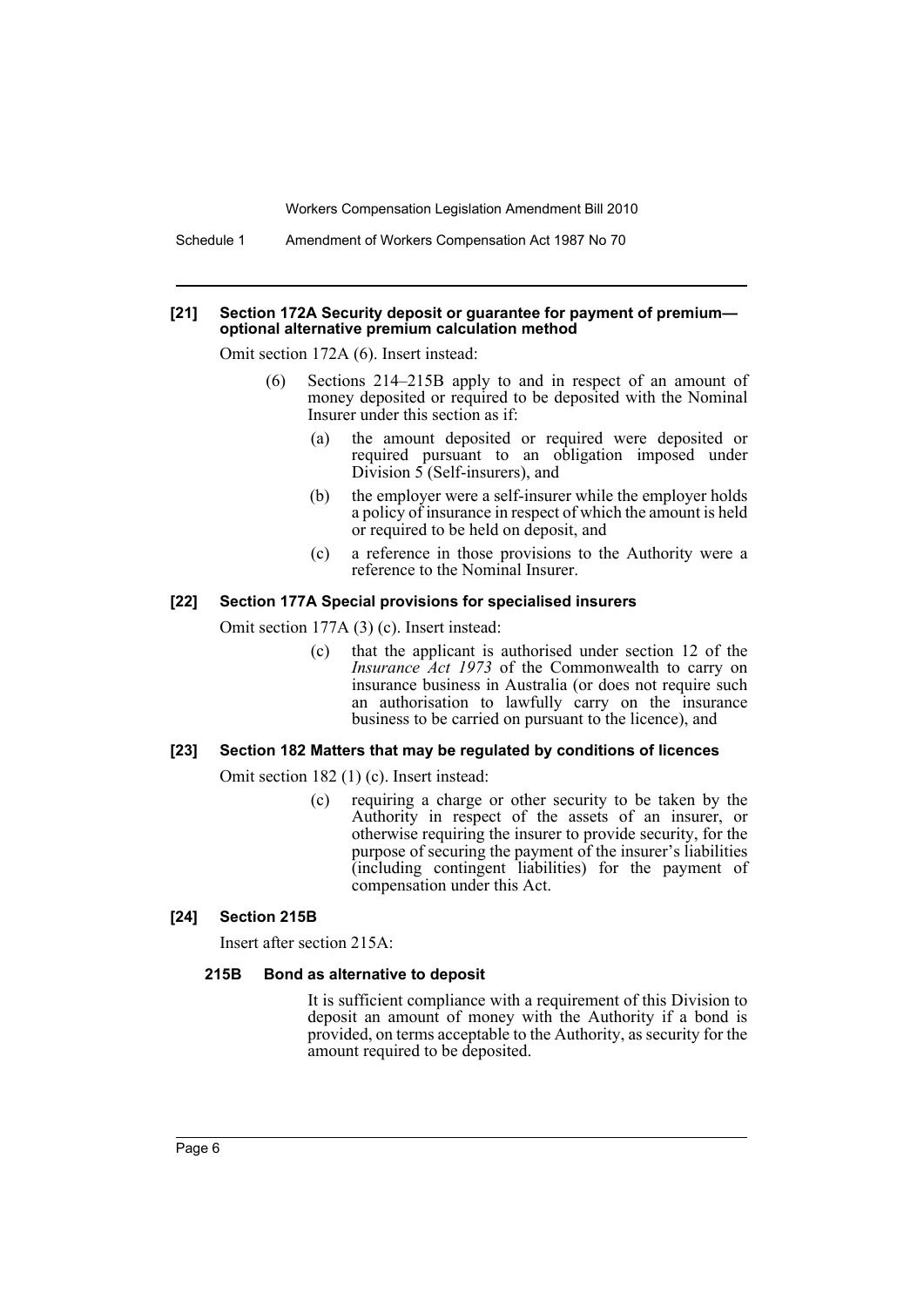Amendment of Workers Compensation Act 1987 No 70 Schedule 1

# **[25] Schedule 6 Savings, transitional and other provisions**

Insert as Part 19G:

# **Part 19G Provisions consequent on enactment of Workers Compensation Legislation Amendment Act 2010**

#### **1 Definition**

In this Part:

*2010 amending Act* means the *Workers Compensation Legislation Amendment Act 2010*.

### **2 Weekly payments during partial incapacity**

An amendment made by the 2010 amending Act to section 40 of the 1987 Act applies only to compensation payable pursuant to a claim for compensation made after the commencement of the amendment (and so applies even if the injury concerned was received before that commencement).

#### **3 Retirement age**

The amendment made by the 2010 amending Act to section 151IA of the 1987 Act does not apply to an award of damages in proceedings commenced before the commencement of the amendment.

# **4 Rates applicable for occupational rehabilitation services**

The repeal by the 2010 amending Act of section 63A (3) and (4) of the 1987 Act does not affect a claim for an amount payable under that section made before the commencement of the repeal and that section and regulations under that section continue to apply in respect of such a claim as if the provisions had not been repealed.

# **5 Reimbursement for costs of medical certificate and examination**

Section 73 (3) of the 1987 Act extends to compensation payable in respect of the obtaining of a permanent impairment medical certificate and any examination required for the certificate before the commencement of that subsection.

#### **6 Lump sum compensation to be paid before damages recovered**

Section 280B of the 1998 Act extends to a claim for damages that is pending immediately before the commencement of that section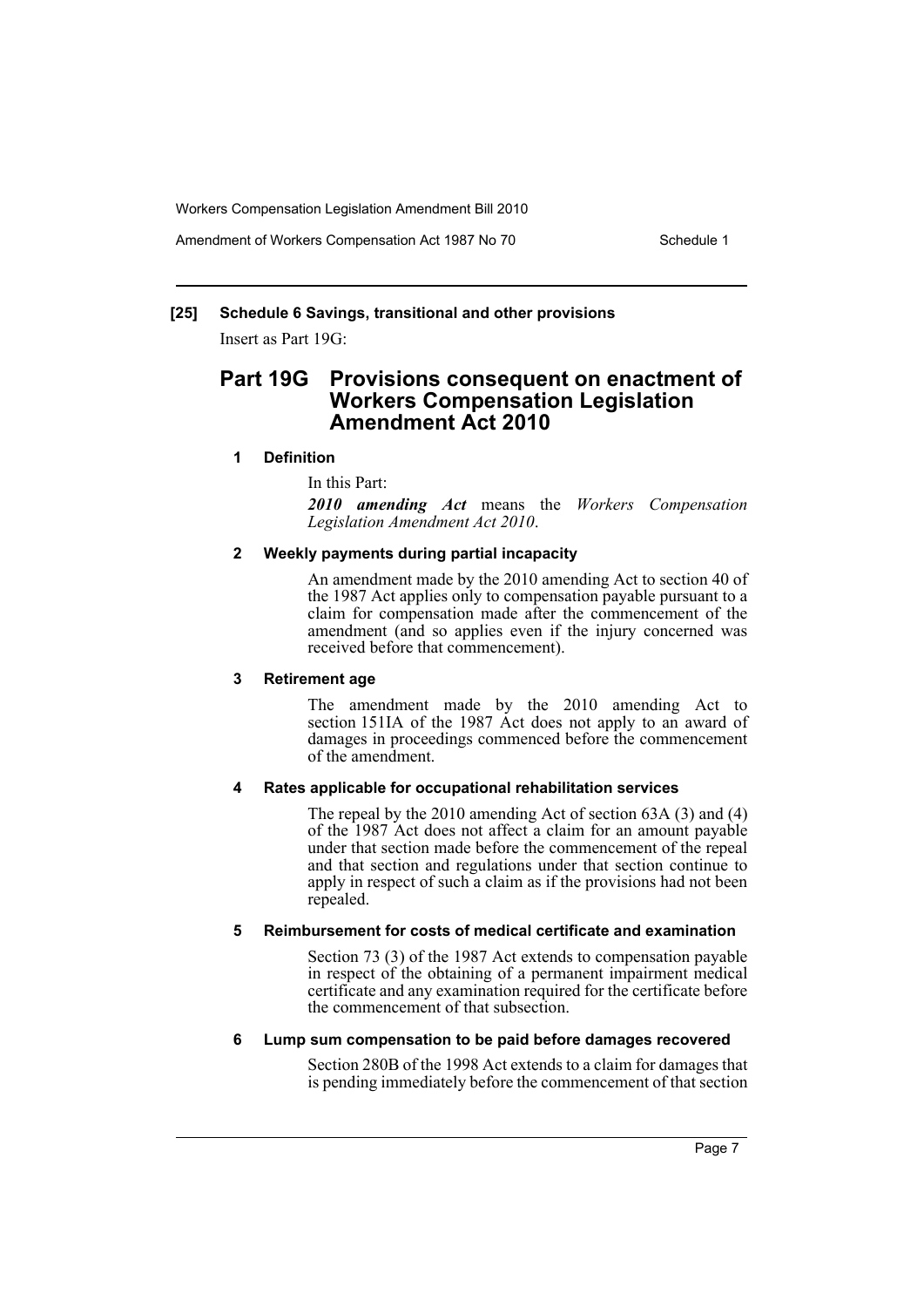Schedule 1 Amendment of Workers Compensation Act 1987 No 70

(but does not apply to a claim finally determined or settled before that commencement).

#### **7 Appeal against medical assessment**

An amendment made by the 2010 amending Act to section 327 or 328 of the 1998 Act extends to a medical assessment made before the commencement of the amendment (including an appeal made before that commencement) but not so as to affect any decision of a court, the Registrar or an Appeal Panel made before the commencement of the amendment.

### **8 Appeal against decision of Commission constituted by Arbitrator**

- (1) An amendment made by the 2010 amending Act to section 352 of the 1998 Act does not apply to an appeal when the decision appealed against is a decision made before the commencement of the amendment, except as provided by subclause (2).
- (2) Section 352 (5A) of the 1998 Act is for the removal of doubt and extends to appeals pending on the commencement of that provision.

# **9 Adjustment of maximum interim medical expenses payment**

For the purposes of the operation of Division 6 (Indexation of certain amounts) of Part 3 of the 1987 Act in relation to the adjustable amount in section 297 (2) of the 1998 Act, 1 October 2010 is not an adjustment date and the first adjustment date is 1 April 2011. Accordingly, the first adjustment under that Division of that adjustable amount is to be the adjustment provided for under that Division on and from 1 April 2011.

# **10 Coal miners**

- (1) The amendments made by the 2010 amending Act do not apply to or in respect of coal miners, and this Act and the 1998 Act (and the regulations under those Acts) apply to and in respect of coal miners as if those amendments had not been enacted.
- (2) In this clause, *coal miner* means a worker employed in or about a mine.

# **[26] Schedule 6, Part 20**

Insert at the end of clause 1 (1):

*Workers Compensation Legislation Amendment Act 2010*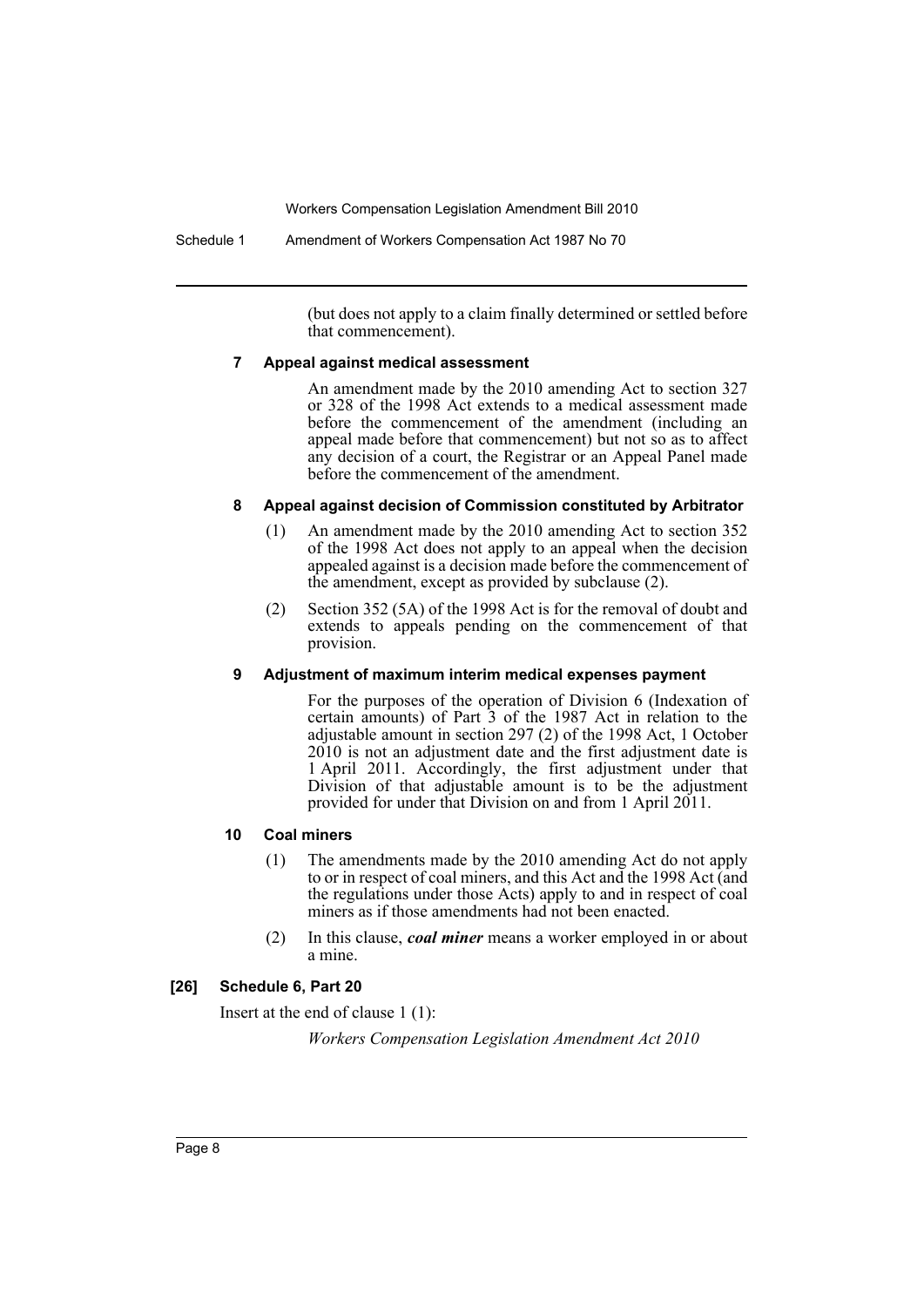Amendment of Workplace Injury Management and Workers Compensation Act 1998 No 86 Schedule 2

# <span id="page-9-0"></span>**Schedule 2 Amendment of Workplace Injury Management and Workers Compensation Act 1998 No 86**

### **[1] Section 23 Specific functions**

Omit "accredited rehabilitation providers" from section 23 (1) (e). Insert instead "approved rehabilitation providers".

# **[2] Section 52 Workplace rehabilitation**

Omit section 52 (4) (c). Insert instead:

(c) may provide for the approval of providers of rehabilitation services for the purposes of return-to-work programs and may require employers to use the services of approved providers in connection with the program, and

## **[3] Section 64 Notice of incapacity, medical etc treatment and damage to property**

Omit "occupational" from section 64 (1) (b). Insert instead "workplace".

# **[4] Section 65 Making a claim for compensation**

Omit "occupational" from section 65 (20). Insert instead "workplace".

### **[5] Section 257 Notice of incapacity, medical etc treatment and damage to property**

Omit "occupational" from section 257 (1) (b). Insert instead "workplace".

# **[6] Section 260 How a claim is made**

Omit "occupational" from section 260 (3). Insert instead "workplace".

**[7] Section 270 Obligations of worker to provide authorisations and medical evidence**

Omit "occupational" from section 270 (1) (b). Insert instead "workplace".

## **[8] Section 280B**

Insert after section 280A:

#### **280B Lump sum compensation to be paid before damages recovered**

(1) An injured worker cannot recover damages in respect of an injury from the employer liable to pay compensation under this Act in respect of the injury unless and until any permanent impairment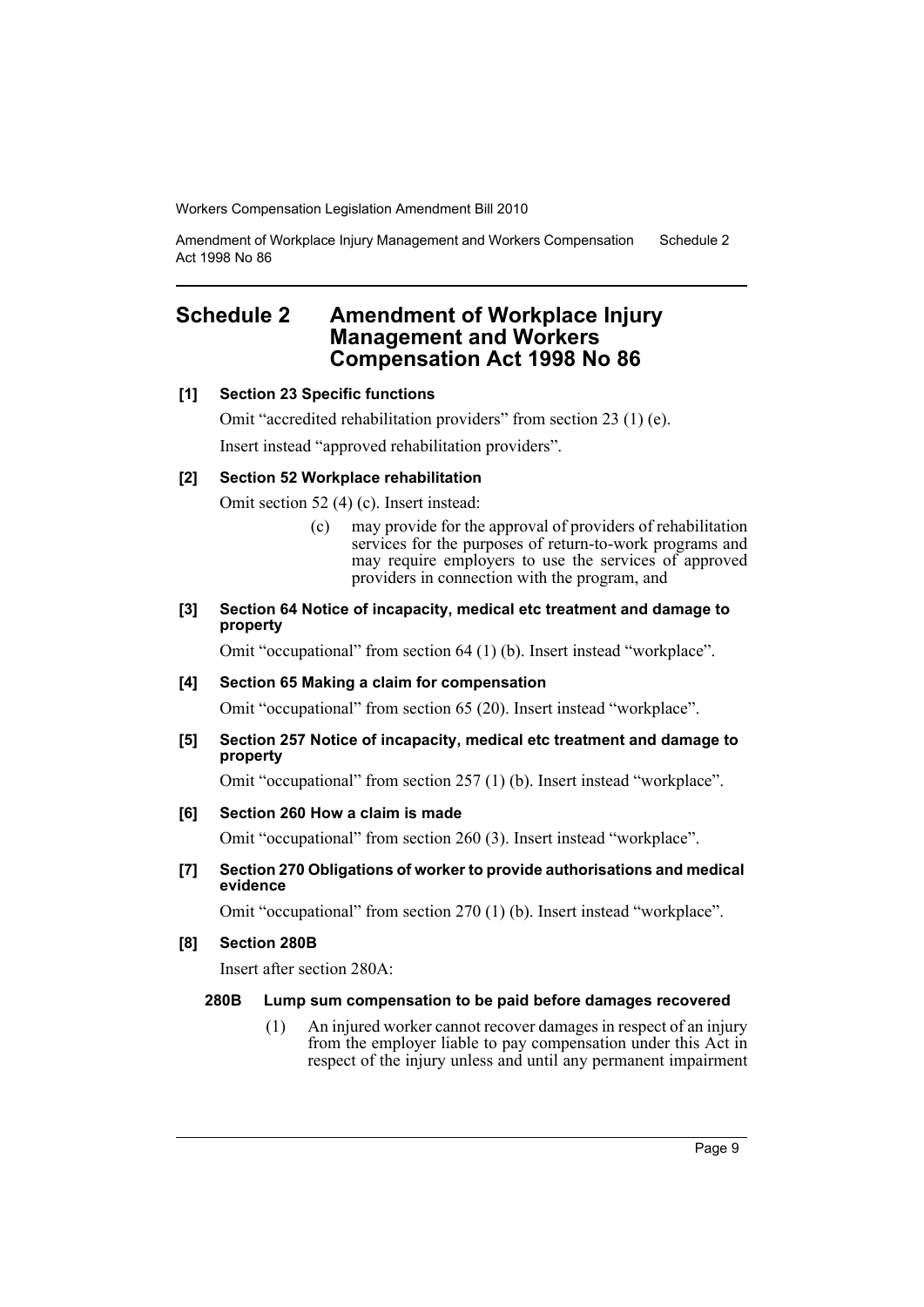Schedule 2 Amendment of Workplace Injury Management and Workers Compensation Act 1998 No 86

> compensation and pain and suffering compensation to which the worker is entitled in respect of the injury has been paid.

(2) This section does not prevent a claim for damages from being made before any permanent impairment compensation and pain and suffering compensation to which the worker is entitled in respect of the injury has been paid.

**Note.** This section ensures that an injured worker receives the compensation to which the worker is entitled before damages are recovered (because section 151A of the 1987 Act would prevent the payment of compensation after damages are recovered).

#### **[9] Section 289 Restrictions as to when dispute can be referred to Commission**

Insert after section 289 (2):

(2A) Subsection (2) does not prevent the referral to the Commission of a dispute about whether any proposed treatment or service is reasonably necessary as a result of an injury. **Note.** Section 60 of the 1987 Act provides for such a dispute to be referred to the Commission.

#### **[10] Section 297 Directions for interim payment of weekly payments or medical expenses compensation**

Insert after section 297 (2):

**Note.** The amount of \$7,500 is subject to adjustment under Division 6 of Part 3 of the 1987 Act.

# **[11] Section 320 Appointment of approved medical specialists**

Insert after section 320 (2):

(2A) One or more approved medical specialists may be appointed as a senior approved medical specialist, either by the instrument of appointment of the approved medical specialist or by a later instrument executed by the President.

# **[12] Section 327 Appeal against medical assessment**

Omit section 327 (3) (b). Insert instead:

(b) availability of additional relevant information (but only if the additional information was not available to, and could not reasonably have been obtained by, the appellant before the medical assessment appealed against),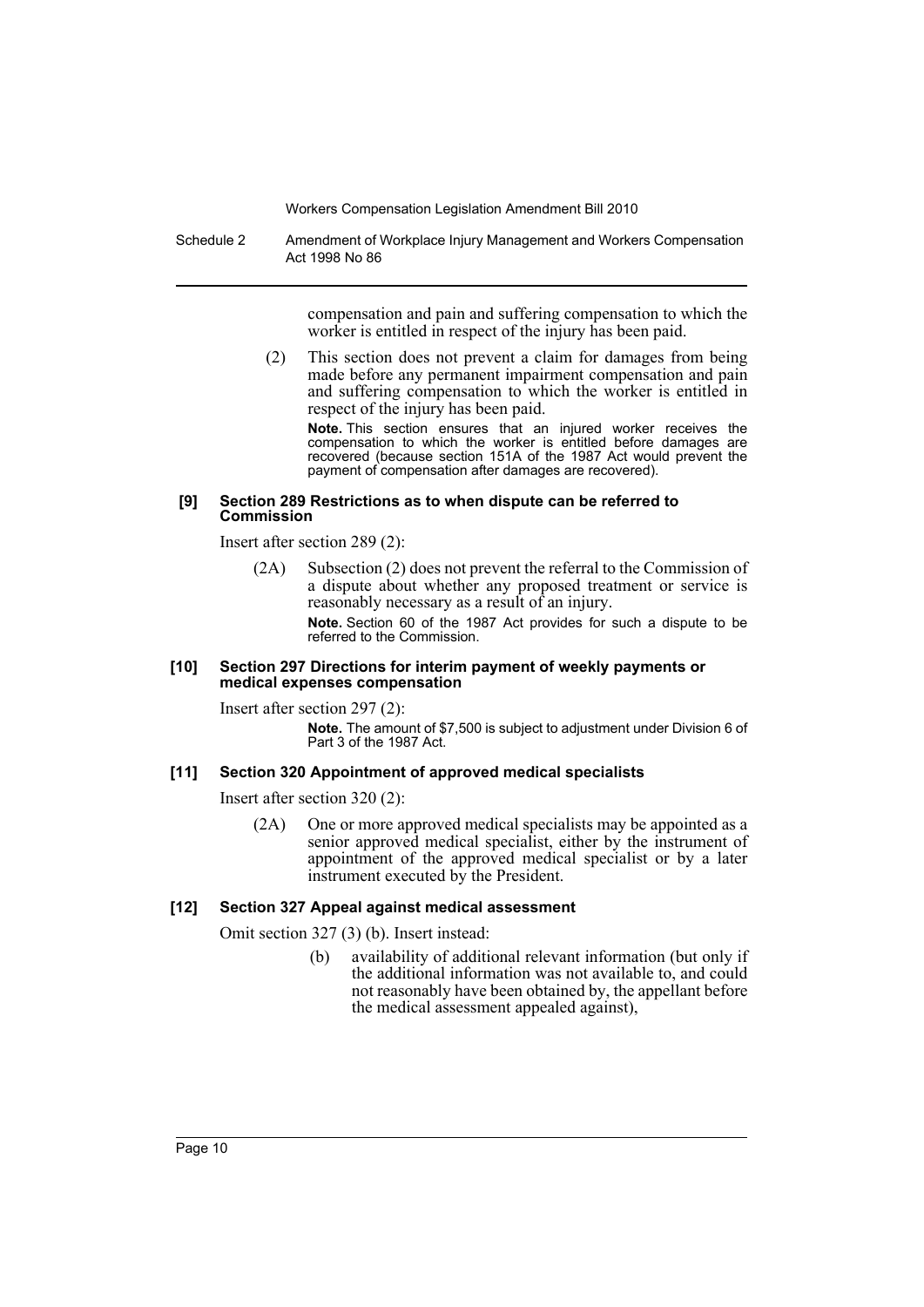Amendment of Workplace Injury Management and Workers Compensation Act 1998 No 86 Schedule 2

### **[13] Section 327 (6)**

Omit the subsection. Insert instead:

The Registrar may refer a medical assessment for further assessment under section 329 as an alternative to an appeal against the assessment (but only if the matter could otherwise have proceeded on appeal under this section). **Note.** Section 329 also allows the Registrar to refer a medical

assessment back to the approved medical specialist for reconsideration (whether or not the medical assessment could be appealed under this section).

### **[14] Section 328 Procedure on appeal**

Omit section 328 (2) and (3). Insert instead:

- (2) The appeal is to be by way of review of the original medical assessment but the review is limited to the grounds of appeal on which the appeal is made. The WorkCover Guidelines can provide for the procedure on an appeal.
- (3) Evidence that is fresh evidence or evidence in addition to or in substitution for the evidence received in relation to the medical assessment appealed against may not be given on an appeal by a party to the appeal unless the evidence was not available to the party before that medical assessment and could not reasonably have been obtained by the party before that medical assessment.

#### **[15] Section 352 Appeal against decision of Commission constituted by Arbitrator**

Omit section 352 (1)–(3). Insert instead:

- (1) A party to a dispute in connection with a claim for compensation may appeal to the Commission constituted by a Presidential member against a decision in respect of the dispute by the Commission constituted by an Arbitrator.
- (2) An appeal is to be made by application to the Registrar. The appeal is not to proceed unless the Registrar is satisfied that the procedural requirements of this section and any applicable Rules and regulations as to the making of an appeal have been complied with. The Registrar is not required to be satisfied as to the substance of the appeal.
- (3) There is no appeal under this section unless the amount of compensation at issue on the appeal is both:
	- (a) at least \$5,000 (or such other amount as may be prescribed by the regulations), and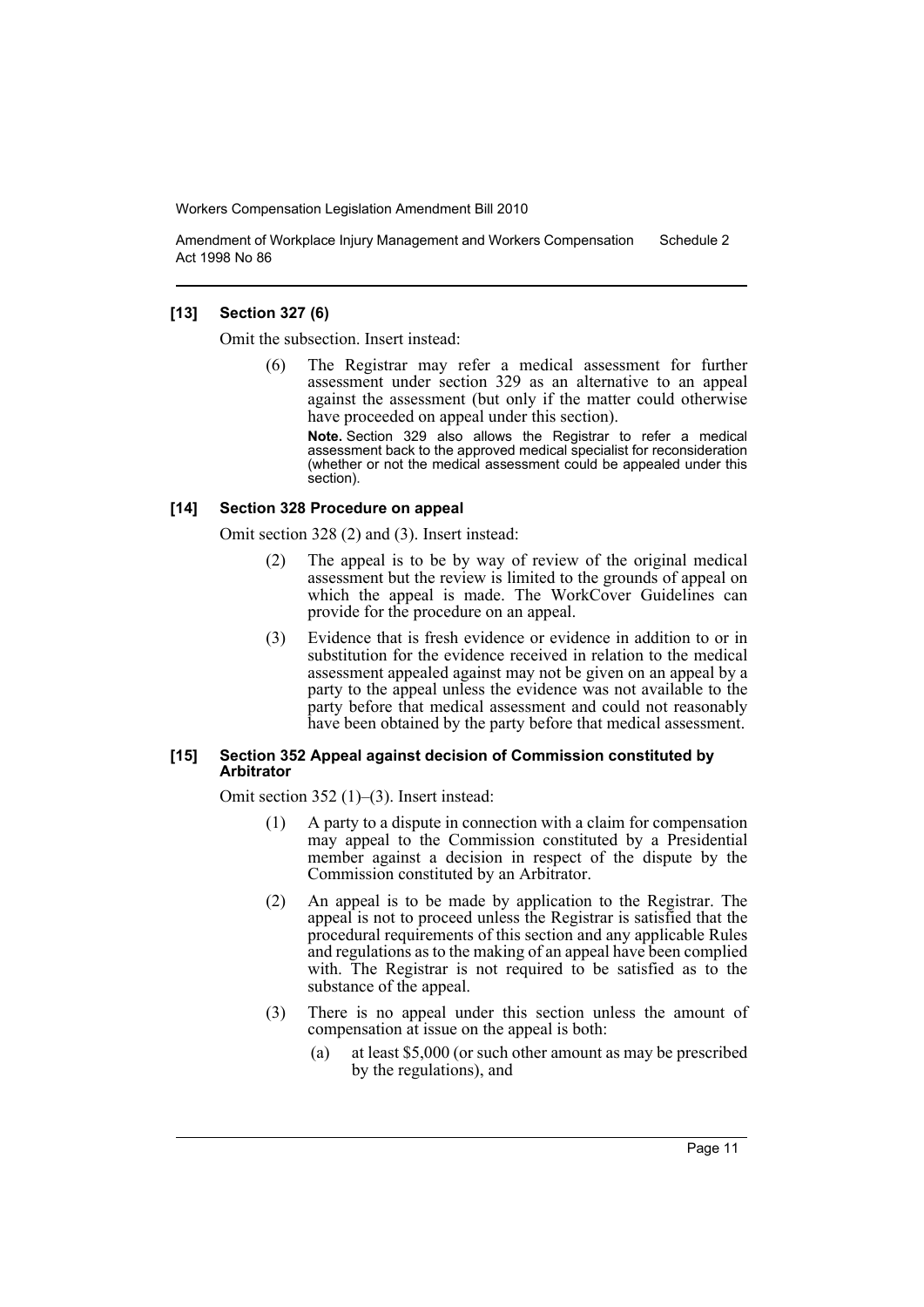Schedule 2 Amendment of Workplace Injury Management and Workers Compensation Act 1998 No 86

- (b) at least 20% of the amount awarded in the decision appealed against.
- (3A) There is no appeal under this section against an interlocutory decision except with the leave of the Commission. The Commission is not to grant leave unless of the opinion that determining the appeal is necessary or desirable for the proper and effective determination of the dispute.

## **[16] Section 352 (5) and (5A)**

Omit section 352 (5). Insert instead:

- (5) An appeal under this section is limited to a determination of whether the decision appealed against was or was not affected by any error of fact, law or discretion, and to the correction of any such error. The appeal is not a review or new hearing.
- (5A) An appeal under this section stays the operation of the decision appealed against pending the determination of the appeal. However, an appeal does not stay or otherwise affect the operation of a decision as to weekly payments of compensation and weekly payments of compensation remain payable despite any appeal.

# **[17] Section 352 (6)**

Insert "The Commission is not to grant leave unless satisfied that the evidence concerned was not available to the party, and could not reasonably have been obtained by the party, before the proceedings concerned or that failure to grant leave would cause substantial injustice in the case." at the end of the subsection.

#### **[18] Section 352 (8)**

Omit ", but does not include any award, order, determination, ruling or direction of an interlocutory nature prescribed by the regulations".

#### **[19] Section 378**

Omit the section. Insert instead:

# **378 Reconsideration of decisions of Registrar or Appeal Panel**

(1) The Registrar or an Appeal Panel may reconsider any matter that has been dealt with by the Registrar or an Appeal Panel, respectively, and rescind, alter or amend any decision previously made or given.